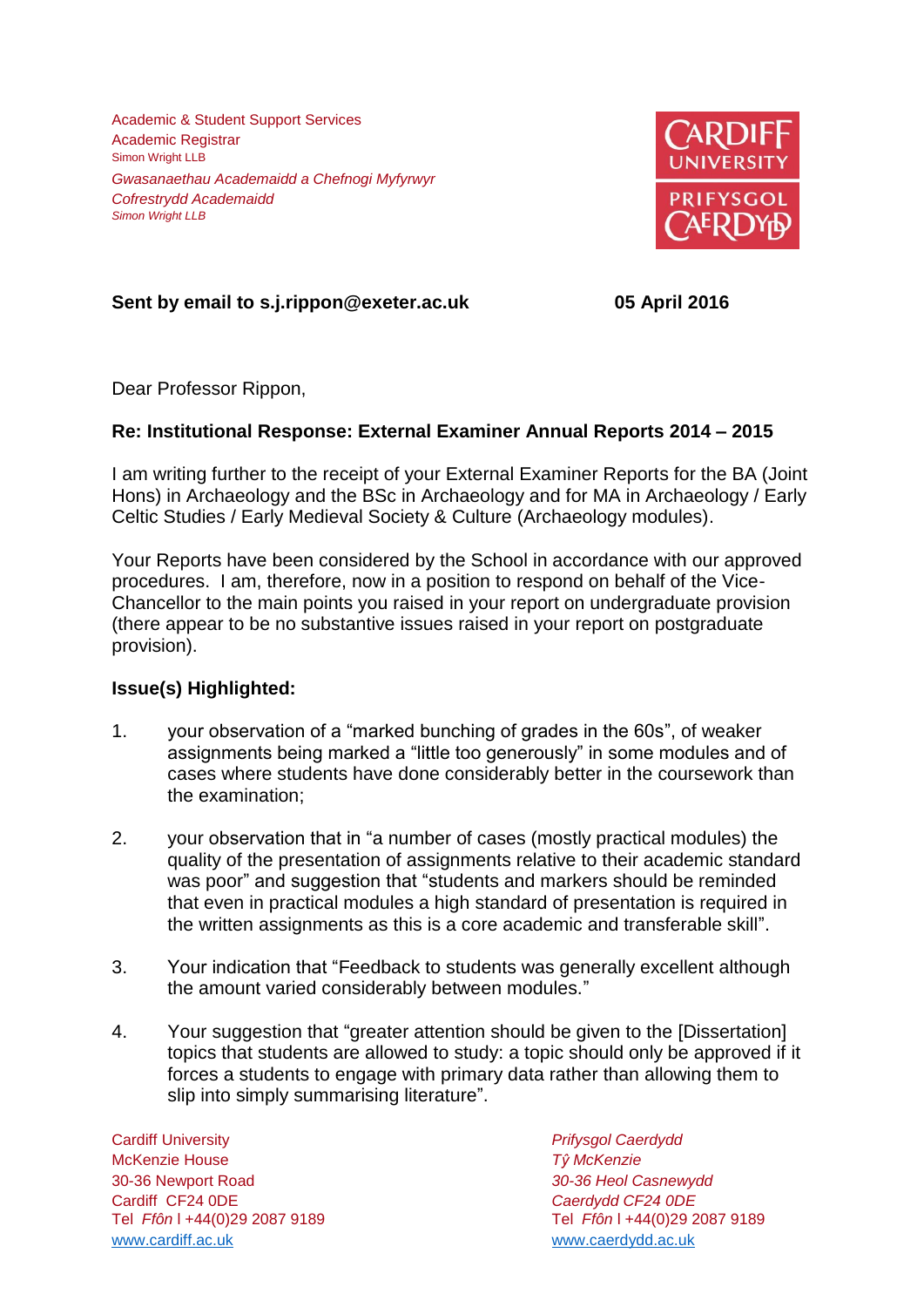# **The following response has been provided on behalf of the School:**

- 1. New Undergraduate Marking Criteria have been developed by the School in response to the University requirement to implement criteria-referenced marking framework. These criteria include Approach to Question, Knowledge and Understanding, Quality of Argument and Conclusions, Use of Evidence and Scholarship, Organisation, Style and Presentation.
- 2. There are clear guidelines in the module handbook on the presentation of project reports and these are talked through with the students at the start of the module. Individual guidance is also offered during supervision meetings as the students' progress with their projects. In future the guidelines will be reiterated during later sessions of the module and examples of good practice will be presented;
- 3. New Undergraduate Feedback Forms have been introduced. All feedback now include a 'feedforward' element, which explicitly addresses how students might improve in their future assessment.

The tick-boxes on feedback forms are used as an adjunct to more extensive written feedback. These tick-boxes are used to identify areas of strength, competency, and deficiencies. If any element of work is marked as 'Deficient', then some explanation of this judgment must be provided in the comments space.

4. The dissertation modules have been extended from 20 to 40 credits from 2016/7 to allow students to more fully engage with independent research. Students are now required to engage with their research topics earlier in the academic cycle (e.g. during the summer before the third year) and the module now includes an assessed presentation element in the autumn semester. The presentation will provide additional feedback to that supplied by the supervisor, and in particular the expectation of students to engage with primary data, will be highlighted.

### **The University is pleased to note your positive comments including:**

- 1. your positive indications regarding the programme structure, academic standards and assessment process;
- 2. your particular commendation of the "dissertation preparation module" leading to "the excellent standard of some dissertations", of the support you received from the School and of the "strong commitment to practical work".

I hope that you will find this response satisfactory and we thank you for your continued support of the programme.

Cardiff University *Prifysgol Caerdydd* McKenzie House *Tŷ McKenzie* 30-36 Newport Road *30-36 Heol Casnewydd* Tel *Ffôn* l +44(0)29 2087 9189 Tel *Ffôn* l +44(0)29 2087 9189 [www.cardiff.ac.uk](http://www.cardiff.ac.uk/) [www.caerdydd.ac.uk](http://www.caerdydd.ac.uk/)

Cardiff CF24 0DE *Caerdydd CF24 0DE*